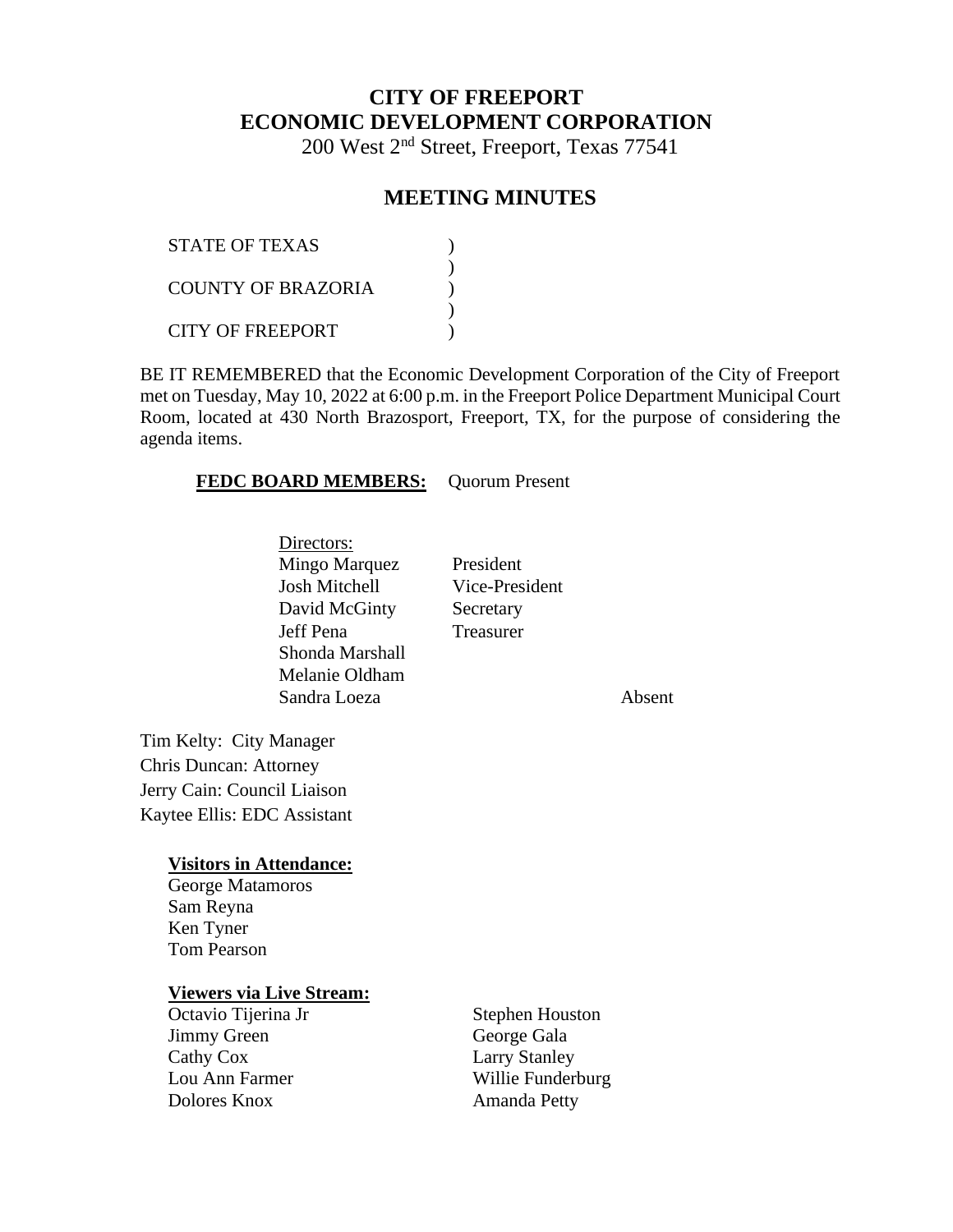| Gail Bailey            |
|------------------------|
| <b>Raymond Gore Sr</b> |
| Marinell Music         |
| <b>Tyler Samuels</b>   |
| Patrick Harbour        |

Cheyenne Cox James McDonald Paul Crow Sherrie McGinty

#### **I. Call to Order**

Mingo Marquez called the meeting to order at 6:04 PM. A quorum was present. Jeff Pena and Sandra Loeza were absent.

#### **II. Invocation and Pledge**

Shonda Marshall led the invocation and Melanie Oldham led the pledge.

#### **III. Citizens Comments**

Sam Reyna said he is present on behalf of McBride Funeral Home. Sam Reyna asked for an extension on the grant due to problems with the building official and permits. Sam Reyna said the business is also needing a sprinkler system and asked the board for their consideration.

Chris Duncan reminded the room that citizens comments are for speaking but the board cannot take any action. Chris Duncan instructed Sam Reyna to fill out an application for the Sprinkler Grant and request a board member to add him to the next meetings agenda.

George Matamoros stated at the April  $12<sup>th</sup>$  meeting, board President, Mingo Marquez did not allow public questions. George Matamoros said he is appalled and if this is the mindset, Mingo Marquez should not be on the board. George Matamoros said he did not speak during citizens comments because he wanted to hear the boards response first. George Matamoros said the EDC President, Treasurer, and Attorney have taken Open Meetings Act training and he is not looking into legal charges. George Matamoros asked for the resignation of the President, Treasurer and Attorney for incorrect guidance.

#### **IV. Consent Agenda**

- **1. Approve Meeting Minutes for April 12, 2022**
- **2. Approve Invoices**
- **3. Approve April Financial Statement**

David McGinty said a correction for the minutes is under board comments it states "pipes to dock are boke" and it should say "were cut."

David McGinty made a motion to approve the consent agenda. Melanie Oldham seconded.

Mingo Marquez said they need to continue the entire consent agenda first and instructed the board to review the invoices in the packet.

Cathy Ezelle presented the invoices to the board.

There were no questions.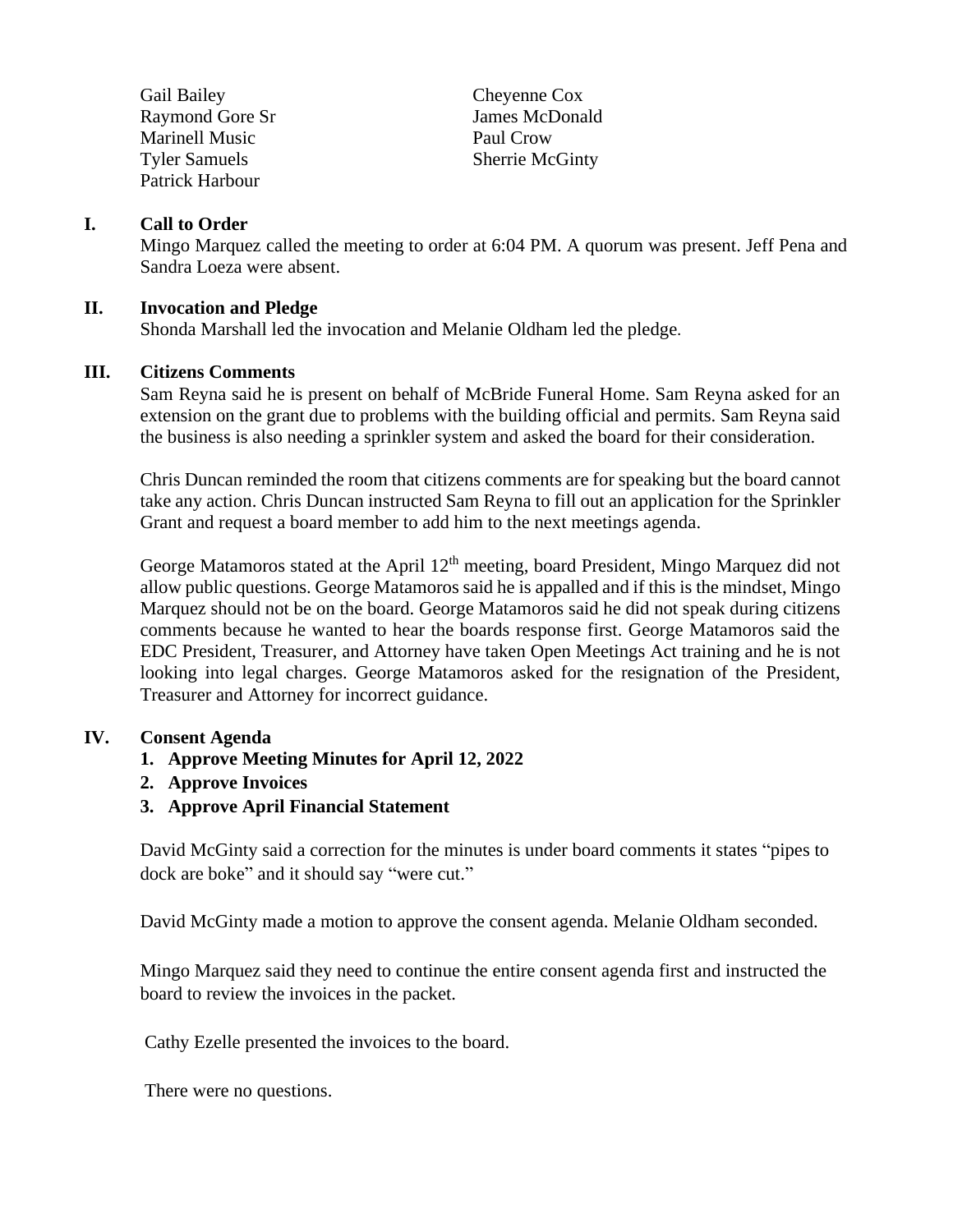Cathy Ezelle presented the EDC Financial Statement.

There were no questions.

David McGinty made a motion to approve the consent agenda. Shonda Marshall seconded. **MOTION PASSED UNANIMOUSLY.**

### **V. Discussion & Action Items**

### **1. Discussion and possible action on Invoice Approval Policy Limits**

David McGinty said he believes the current cap of \$5,000 is too high; he would like to discuss lowering it to \$1000.

Melanie Oldham agreed with David McGinty and added it is important for the board to make decisions together.

Mingo Marquez said \$1000 was too low and suggested a \$3000 cap. Mingo Marquez said mom and pop shops cannot wait this long and many bills are over \$1000.

Cathy Ezelle added there are a few invoices that are \$1200.

Chris Duncan said the board sets the budget to spend X Amount of money and there should be no need to approve this twice; he used the mowing invoices as an example.

Tim Kelty said the difference is that the mowing was a contract approved prior and invoices come back to the board for approval but the subcommittee invoices do not.

Chris Duncan said the problem would be having general policy and then a specific motion; which one will prevail. Chris Duncan said this would be solved by just having very specific motions.

Cathy Ezelle said there is not an issue when the board votes on a fixed dollar amount; example the grant checks.

Chris Duncan said when motions are made, the board needs to state "go spend the money" or "come back for a vote"

David McGinty said this is fine when it is something the board has already agreed upon but if a committee has a budget of \$20,000 and now, they can spend \$13,000 without any approval or input from the board. David McGinty said the \$5000 cut off now just limits them to a couple different check to do the same thing. David McGinty said this is what he is trying to avoid.

Chris Duncan said the board can say "anything over \$1,000 you need to come back to the board for approval"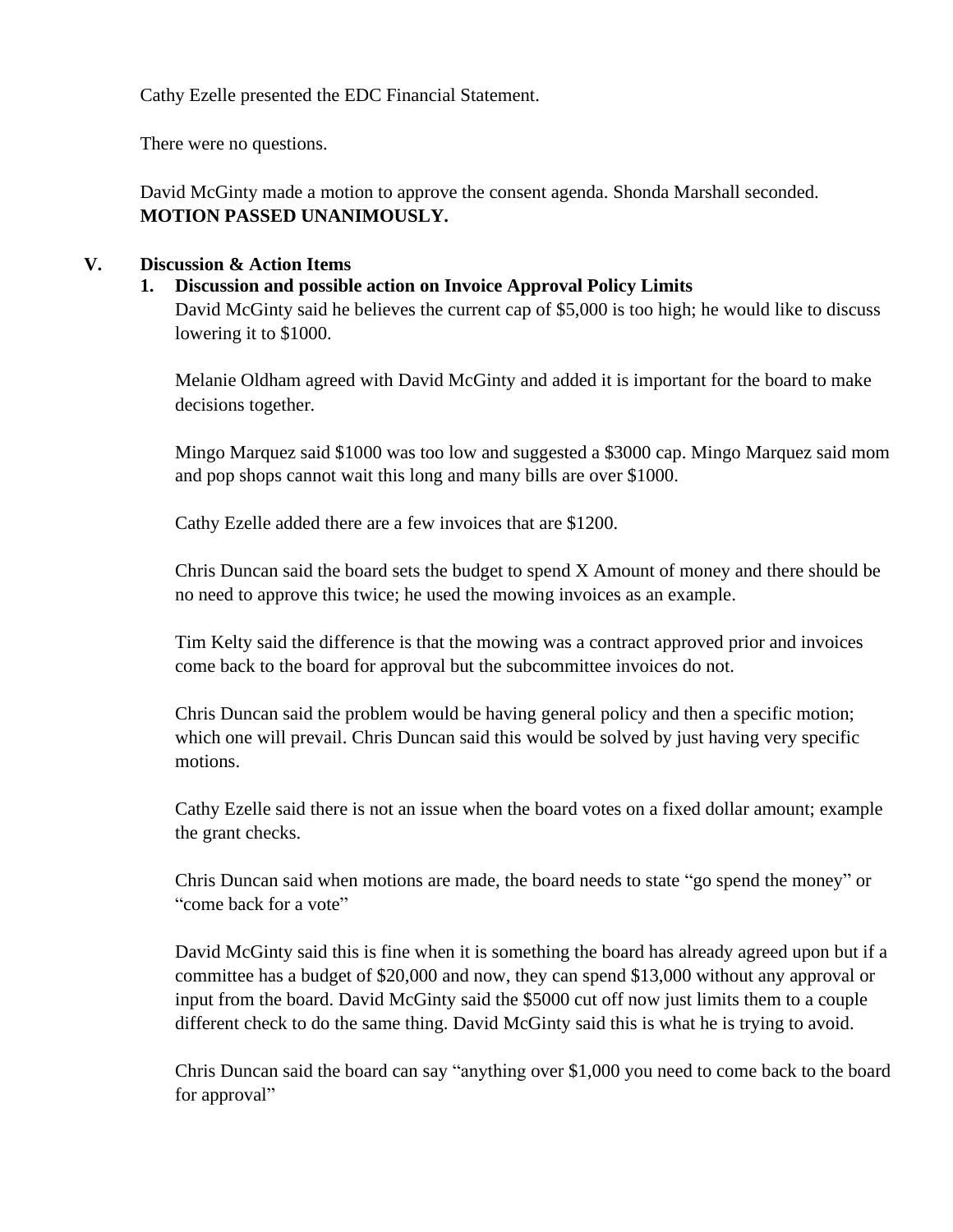Josh Mitchell told David McGinty the issue is the motion needs to be specific.

David McGinty said the board made a mistake by allowing this and he won't allow it to be done again.

Shonda Marshall asked if they could put something in place where the board is required to get 2-3 different bids for a job to keep the EDC honest and protect the board from being overcharged. Shonda Marshall agreed the cap should be lowered to \$3,000.

David McGinty made a motion to amend the policy limit to \$3,000. Josh Mitchell seconded. **MOTION PASSED UNANIMOUSLY.**

**2. Discussion and possible action on Café Y Pan Dulce/Breakfast with the Board Event**  Landis Adams said this event would be held by the Brazoria County Hispanic Chamber of Commerce. The chamber does a coffee and donut/pan networking event for the board and the community. Landis Adams said the chamber would take care of all of the food and the marketing for the \$500 sponsorship.

Melanie Oldham asked if the Clute event was with Council or the EDC.

Landis responded Clute was with the City and Pearland was with council and their police department so each city is different.

Shonda Marshall asked what the typical agenda was on the meeting.

Landis Adams said it is usually a breakfast from 8-9:30 and the board will present a rundown of what they have done throughout the year to market the city.

Melanie Oldham asked if it would be open to the general public and small business owners

Landis Adams responded yes; it is just a networking event for people to get to know the EDC.

Josh Mitchell asked if there was an itemized list as to what the money would be spent on.

Landis said the food is donated. The \$500 is just the chamber's fee to host the event.

Melanie Oldham asked how the event would be advertised.

Landis Adamas said it would be recorded and added to YouTube and all of their social media outlets.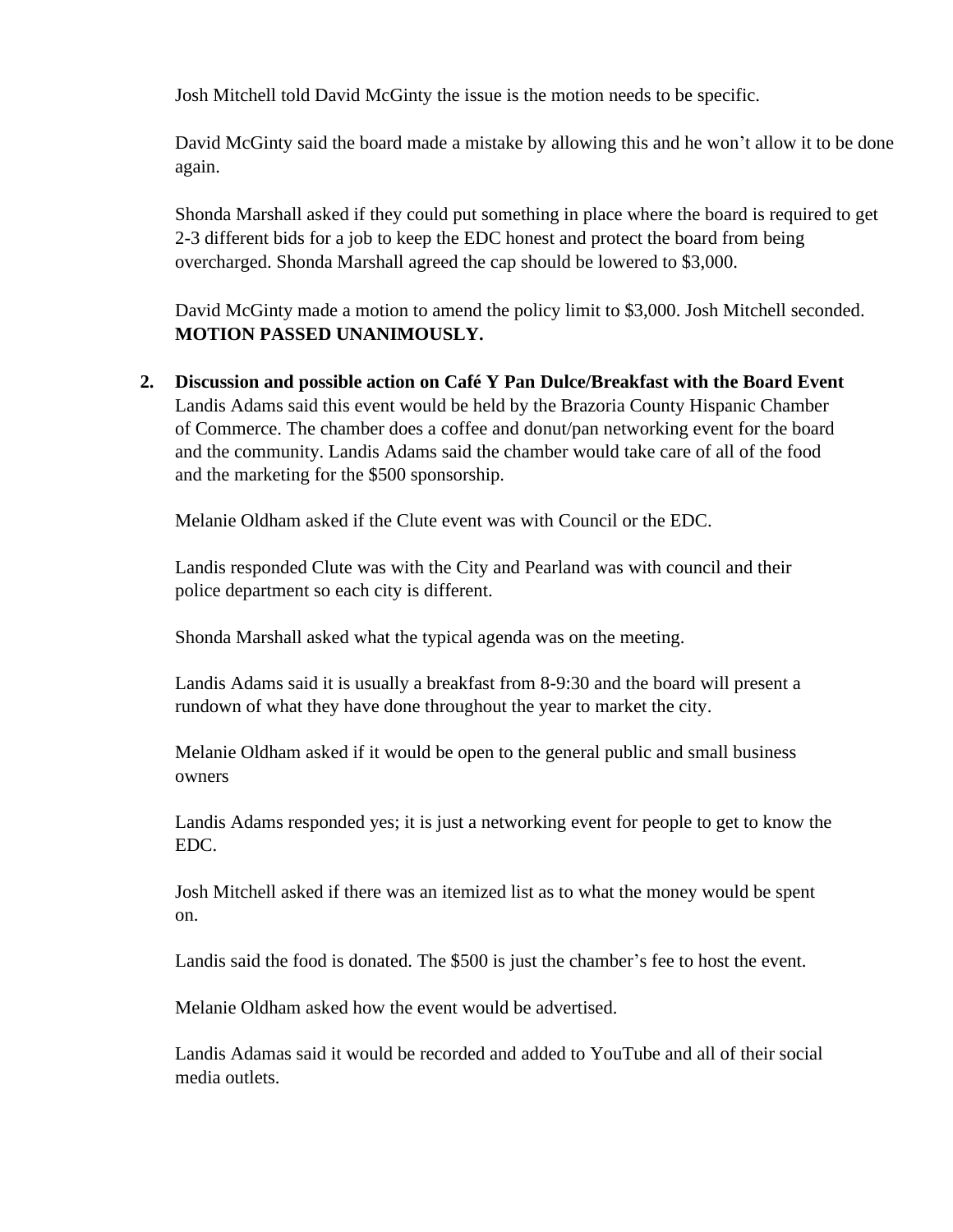Melanie Oldham asked who would moderate the questions.

Landis Adams said there is no moderation, they would be selling the EDC to the public.

Mingo Marquez said this was done by a previous board where people can get together and network very informally with the EDC and to introduce businesses to the community.

Shonda Marshall asked if only three board members could attend.

Landis Adams said Kaytee Ellis could post a quorum notice.

Kaytee Ellis reminded the board that a quorum notice would not allow the board to discuss any EDC matters.

Josh Mitchell asked if it could be posted as a special meeting.

Chris Duncan responded yes.

Josh Mitchell made a motion to approve the sponsorship of \$500 for Cafe y Pan Dulce with the board. Shonda Marshall seconded. **MOTION PASSED UNANIMOUSLY.**

# **3. Discussion and possible action on 75th Annual Fishin' Fiesta Sponsorship -**

Landis Adams encouraged the board to approve the request from the Fishin Fiesta as it is the largest sales tax event for the City.

Ken Tyner introduced himself, Tom Pearson, and the Freeport Lions Club. Ken Tyner said all funds for their organization are provided by the Fishin Fiesta. This tournament is the largest and oldest fishing tournament in the State. Ken Tyner provided costing in the board packet. Ken Tyner explained the grand prizes have previously been \$5000 but they have asked to up the amount to \$7500 in honor of the 75<sup>th</sup> anniversary of the event. Ken Tyner said on behalf of the Lions Club, he is requesting the EDC sponsor the event in the amount of \$25,000 to cover the cost of both the inshore and off shore grand prizes as well as the fireworks show. In return, the EDC will be featured as a sponsor on all programs and advertisement.

Mingo Marquez has recused himself from the discussion and vote as he is a member of the Lions Club.

Melanie Oldham asked how many members the Lions Club has.

Tom Pearson responded there are only about 8 attending members but 18 in all.

Josh Mitchell asked if the board would need City approval since the amount is over \$10,000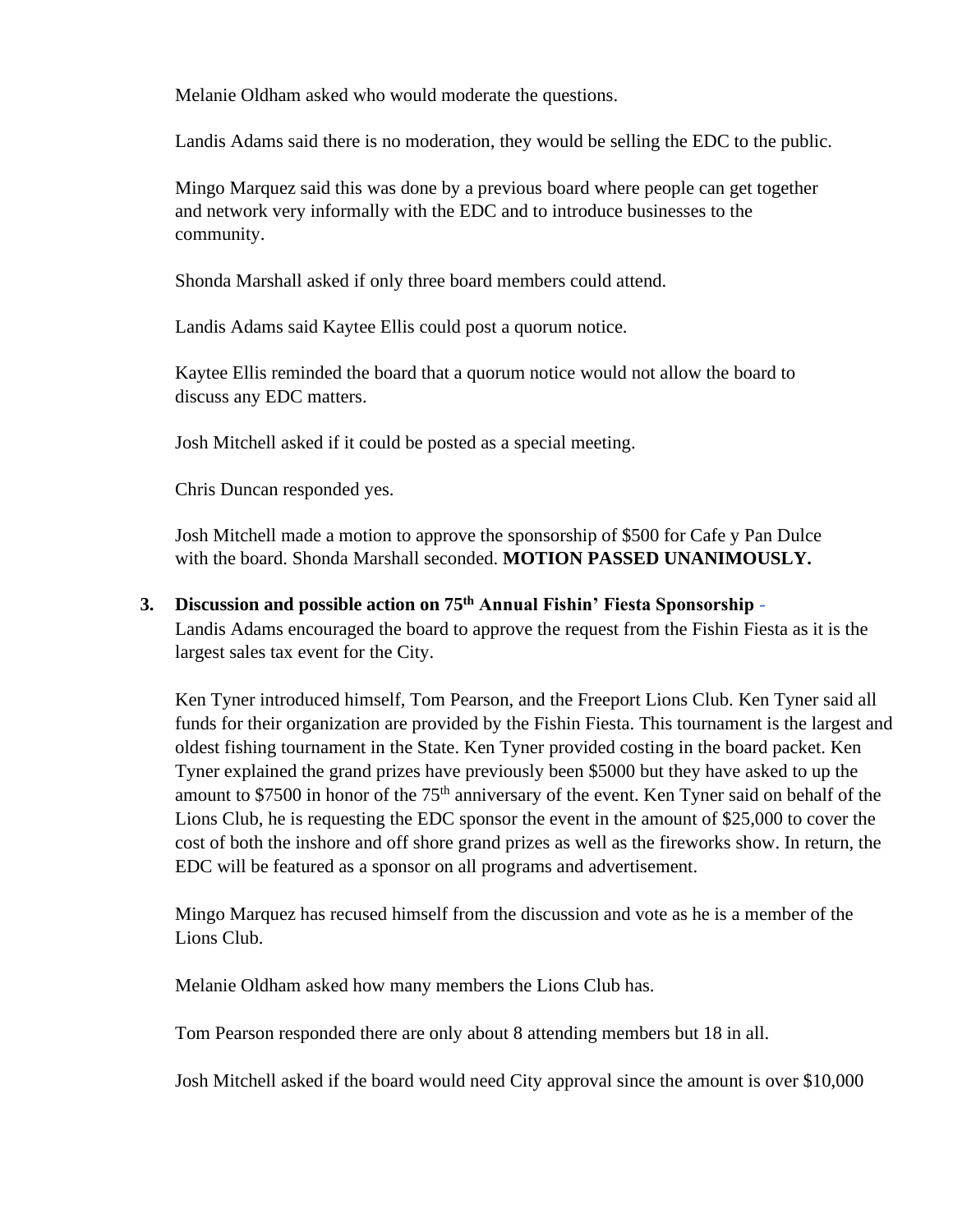Chris Duncan said the board only needs city approval on projects; they do not need approval for marketing.

Melanie Oldham made a motion to sponsor the Fishin' Fiesta in the amount of \$25,000. David McGinty seconded. **MOTION PASSED.** Mingo Marquez abstained.

### **4. Discussion and possible action on Barcadia Bike Fest Sponsorship**

Shonda Marshall said Mr. Macdonald is asking for a sponsorship of \$5000 for the car and bike show event being held downtown. Shonda Marshall referred the board to his budget provided in the binder. James Macdonald was not able to attend.

Mingo Marquez said he would be including the EDC on all marketing and social media as well as place an EDC banner on the stage.

Mingo Marquez made a motion to approve a \$5,000 sponsorship to Barcadia for the Bike Fest. David McGinty seconded.

Melanie Oldham added the Museum's Market Days will be held downtown this weekend as well so it should be a busy event.

# **MOTION PASSED UNANIMOUSLY.**

**5. Discussion and possible action on Cinco De Mayo Golf Tournament Sponsorship** Landis Adams said the Brazoria County Hispanic Chamber of Commerce is hosting their annual Cinco De Mayo Golf Tournament. Landis Adams said in place of trophies they would hand out tumblers engraved for the tournament and is asking the EDC to sponsor in exchange for their logo on one side of the trophy tumblers and a hold sponsorship.

Mingo Marquez asked how many teams are registered.

Landis Adams responded 18

Josh Mitchell made a motion to sponsor the Golf Tournament for \$750. Melanie Oldham seconded. **MOTION PASSED UNANIMOUSLY.**

# **6. Discussion and possible action on General Wok Grant Request**

Josh Mitchell said General Wok has submitted a grant for a new sign. The city has gotten on to General Wok due to their sign. Josh Mitchell said the sign was messed up due to a natural disaster and is now an eye sore when you are coming into the City.

Mingo Marquez made a motion to approve the grant for General Wok for the total amount of \$5499.10 with the EDC paid portion of \$2749.55. Josh seconded. **MOTION PASSED UNANIMOUSLY.**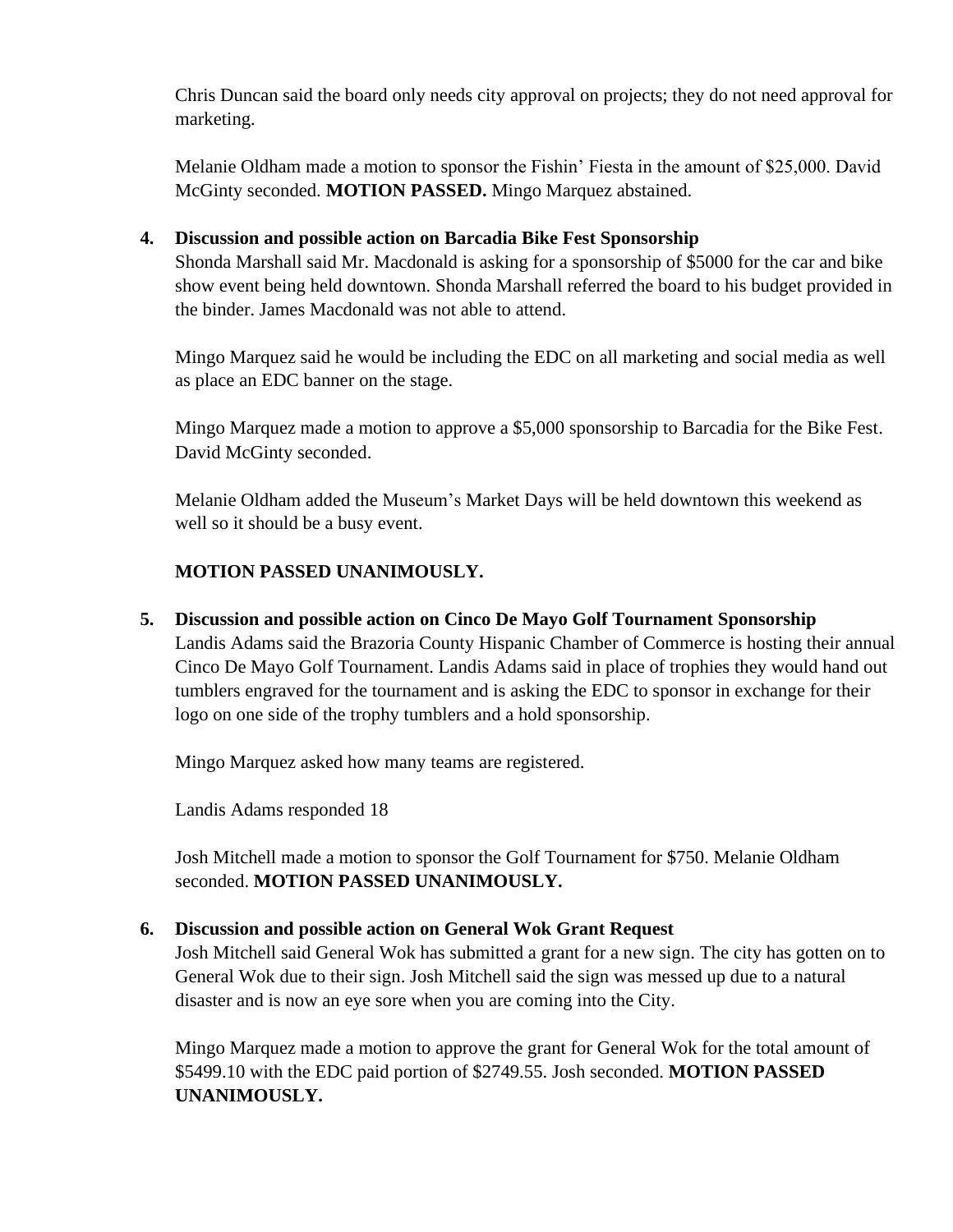### **7. Discussion and possible action on EDC Downtown building** Tabled

### **8. Discussion and possible action on funding City Projects**

Lance Petty said he is asking for additional funding for projects throughout the city. Lance Petty reviewed the budgets provided in the packet with all totals. He included information for the baseball fields, lighting, palm trees, the landing dock, pool sand filters and a beach tractor replacement.

Melanie Oldham asked the total of the projects.

Lance Petty responded a total of \$157,682.10

Tim Kelty said for those that do not know, the City helped the EDC pay off all of their debt a few years ago and as part of that agreement the EDC agreed to budget \$150,000 to City Projects.

Mingo Marquez asked if the EDC was allowed to help with the tractor; did the EDC need to purchase the tractor and donate or lease to the city.

Tim Kelty said if the EDC purchased the tractor, it would be an EDC asset and asked Chris Duncan for clarification.

Chris Duncan responded yes, but he did not recommend doing this.

Shonda Marshall asked if this was money the EDC owed the city.

Chris Duncan responded yes, from way back when the EDC dealt with the Marina. Chris Duncan said since this is to pay off of a debt, it does not have to qualify for anything directly. Once the board approves, Cathy can cut a check.

Shonda Marshall asked how much more needed to be paid.

Chris Duncan responded this is it. The board needs to decide if they will do \$150,000 flat or the full amount Mr. Petty is asking for.

Shonda Marshall asked if the additional seven thousand needed to be an allowable cost.

Chris Duncan responded yes and it would need to follow the process of a public hearing, etc.

Shonda Marshall said she feels the board needs to stick with the \$150,000 to avoid the risk.

Shonda Marshall made a motion to approve the city projects for a total of \$150,000. Melanie Oldham seconded. **MOTION PASSED UNANIMOUSLY.**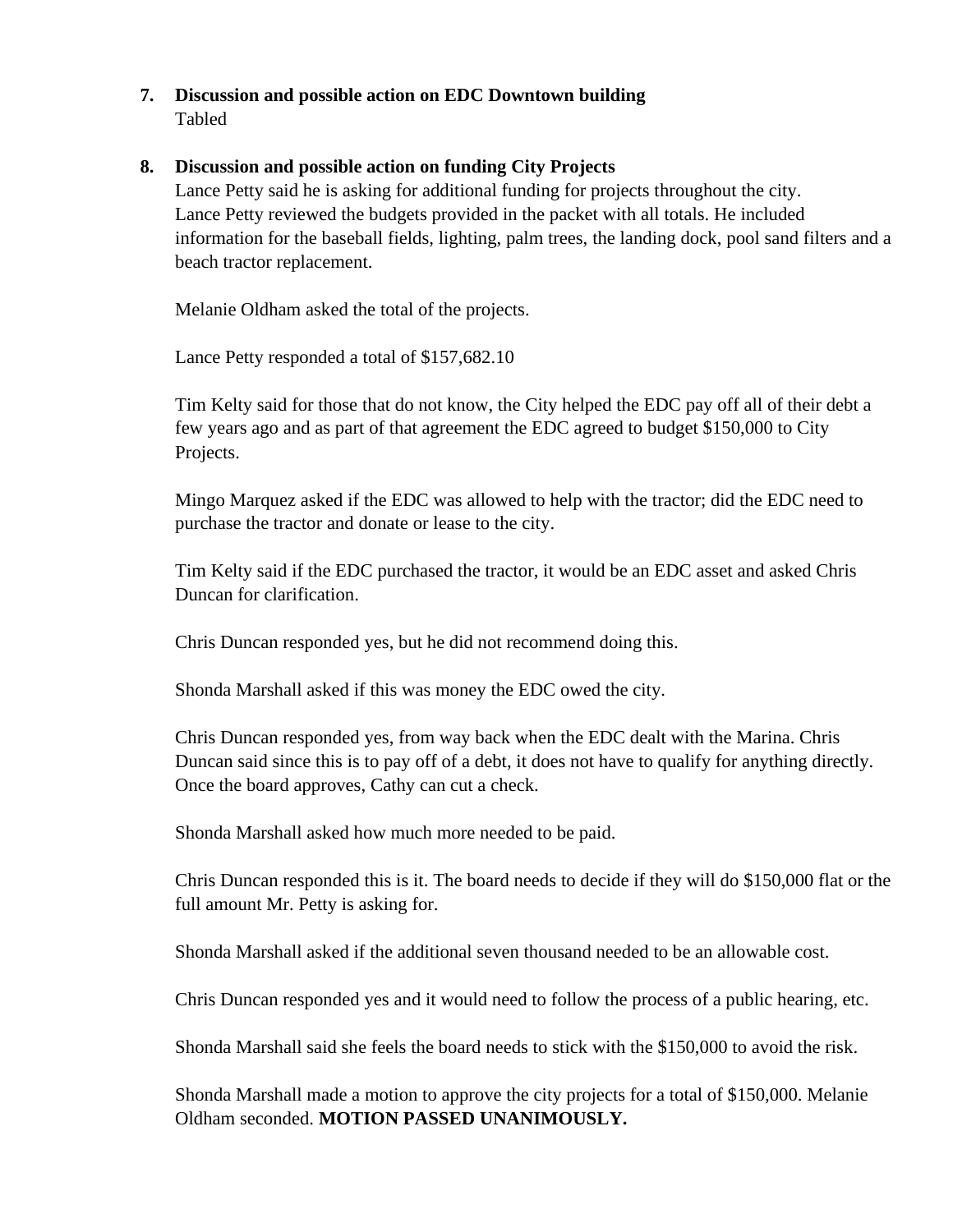**9. Discussion and possible action on the duties, responsibilities, roles of the EDC subcommittees with oversight and decision making by the full EDC board** Melanie Oldham asked for clarification on subcommittees and how they should function. Melanie Oldham asked if there should be any guidelines or policies in place or at what point do subcommittees need to bring information back to the full board.

Josh Mitchell said this was discussed earlier and could be done by making more specific motions.

Melanie Oldham asked if the board agrees that updates need to be provided at each and every meeting. Melanie Oldham used the subcommittee for the Fish Market as an example and asked the board their thoughts.

Shonda Marshall said it would be good to have stipulations and guidelines. Shonda Marshall said she thinks the board has so many subcommittees due to the absence of a director and once one is hired, the committees will not be as active. Shonda Marshall said general guidelines would be okay.

Mingo Marquez said subcommittees have been around but were fewer and had 4-5 items per committee. Mingo Marquez said the use of subcommittees is getting things done and once a director is hired, the board should stay just as active. Mingo Marquez said the previous board voted to allocate money to window scaping downtown and nothing has been done even with a director. Mingo Marquez said when the board presents a problem, they should bring solutions as well. Mingo Marquez supports adding general guidelines for subcommittees.

Chris Duncan added past boards did not get work done because they did not have the money.

Melanie Oldham said every single subcommittee should provide updates at each meeting and she has never heard anything on the Hotel committee. Melanie Oldham said everyone has their talents and how is the EDC using those. Melanie Oldham said if people have been on a subcommittee for a year and a half to two years, maybe it is time to add new members.

David McGinty said time always seems to be an issue, but the board volunteers to be there and it is their duty to discuss these items regardless of time. David McGinty said maybe two meetings a month would be necessary.

Tim Kelty suggested the chairman of each committee would add a written report to the packet for each meeting.

**10. Discussion and possible action of a fair, appropriate, and evenly distributed assignments of EDC board members to subcommittees as well as evenly distributed chairmanship of subcommittees.**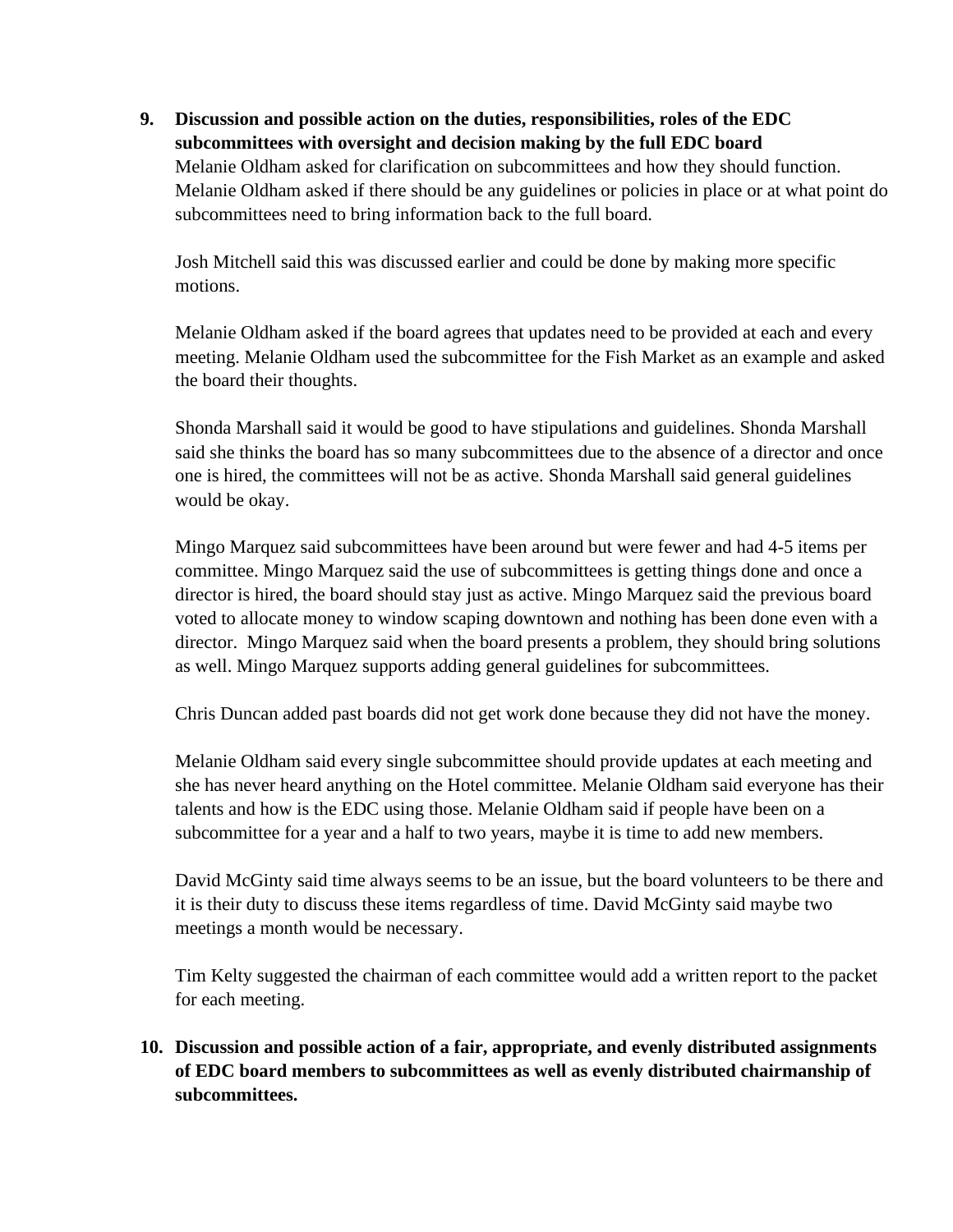Melanie Oldham said she put this on the agenda because all members of the board have agreed to put in their time and effort. Melanie Oldham said some board members are on 2 committees and some are on 7-8. Melanie Oldham said she also feels the type of subcommittee is important for each member so their talents are used wisely.

Mingo Marquez said a lot were formed 3-4 years ago and he does not want to remove people from a subcommittee they have been putting work in to. Mingo Marquez said the hotel committee was to find an iconic hotel to come to Freeport. Mingo Marquez said he wanted to assign a subcommittee for the window scaping project and a committee to find the vacant city lots to use local builders to build homes. Mingo Marquez said a reason several people chair multiple is that people did not want to be chair.

Melanie Oldham said this is not true because with the new Director Committee, Jeff Pena was named chair.

Josh Mitchell said part of the issue is that committees were established when Melanie Oldham was added to the board and they have not been redistributed. Josh Mitchell asked to not be added to any new committees. Josh Mitchell agrees the distribution could be done more evenly.

David McGinty suggested reevaluating committees when new board appointments are made.

Shonda Marshall suggested the president sit with the appointees and see what committees would suit them the best.

Shonda Marshall asked if the mowing committee was still needed.

David McGinty agreed.

Mingo Marquez agreed this could be put on a hiatus but does not need to be removed.

Mingo Marquez said he would like to create a new website subcommittee to work with Kaytee Ellis.

David McGinty volunteered.

Melanie Oldham remined the board of the meeting with Mike Barnes when he stressed the importance of improving the EDC website as well as Zoom Prospector Property Locator.

Mingo Marquez asked Melanie Oldham to Chair the committee

Melanie Oldham responded yes.

Mingo Marquez added Shonda Marshall to the Website committee as well.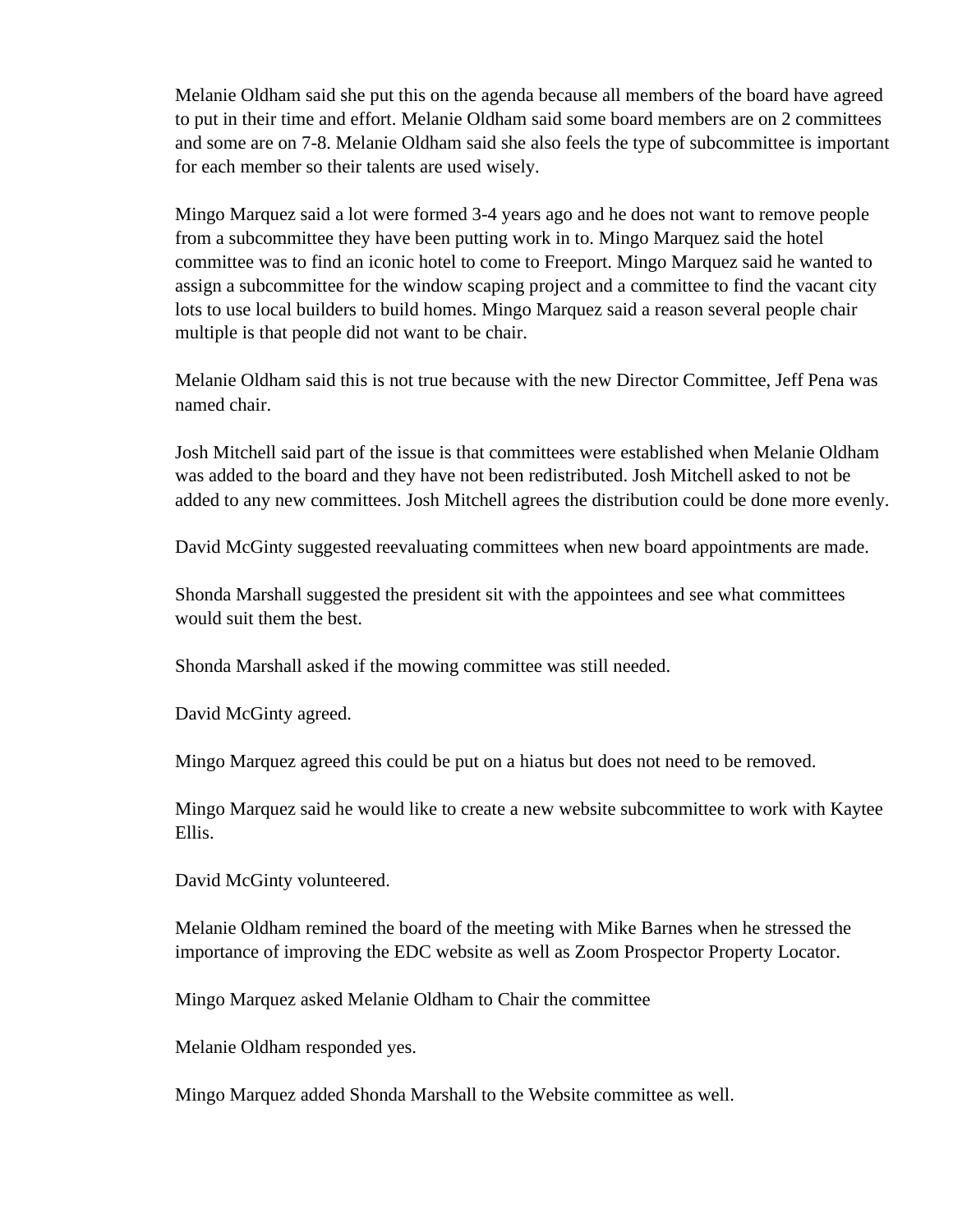Shonda Marshall asked if there was a set budget.

Mingo Marquez asked the committee to come back with a budget request for the board.

Mingo Marquez asked for a volunteer to chair the Hotel committee. Mingo Marquez asked Shonda Marshall.

Shonda Marshall responded yes.

David McGinty asked what research has been done.

Mingo Marquez said he and Jeff Pena would share this information with the committee and asked Melanie to be on the committee as well.

Melanie Oldham asked about closing the Visitor Center committee.

Mingo Marquez asked the committee to get information on this board and discuss what they want to do.

Tim Kelty said a couple years ago, Council authorized the transfer of the old visitor center to the EDC for redevelopment and marketing of the property. There was a discussion to move the Visitors Center and the EDC to this location and then it morphed into just the EDC. This is where the discussion is at now.

Mingo Marquez said this is something the committee will need to discuss with each other and Mr. Kelty.

Melanie Oldham said she believes the discussion was that the City would pay for the repairs or if the EDC should but that no one could agree.

Mingo Marquez said something needs to be done with the building before it starts deteriorating.

Mingo Marquez said developers are reaching out all the time and the City is in need of roof tops so he would like to create a fill lot committee to take charge of this.

David McGinty said an issue was a lot of these were only 25 feet and they do not want to build on these small lots.

Mingo Marquez said to then get with the neighbors to see if they wanted to buy the lots to maintain. Mingo Marquez asked David McGinty to chair. Mingo Marquez assigned Sandra Loeza to the committee and aske Melanie Oldham to sit on his committee as well.

Melanie Oldham asked to pass on this committee as she has different beliefs.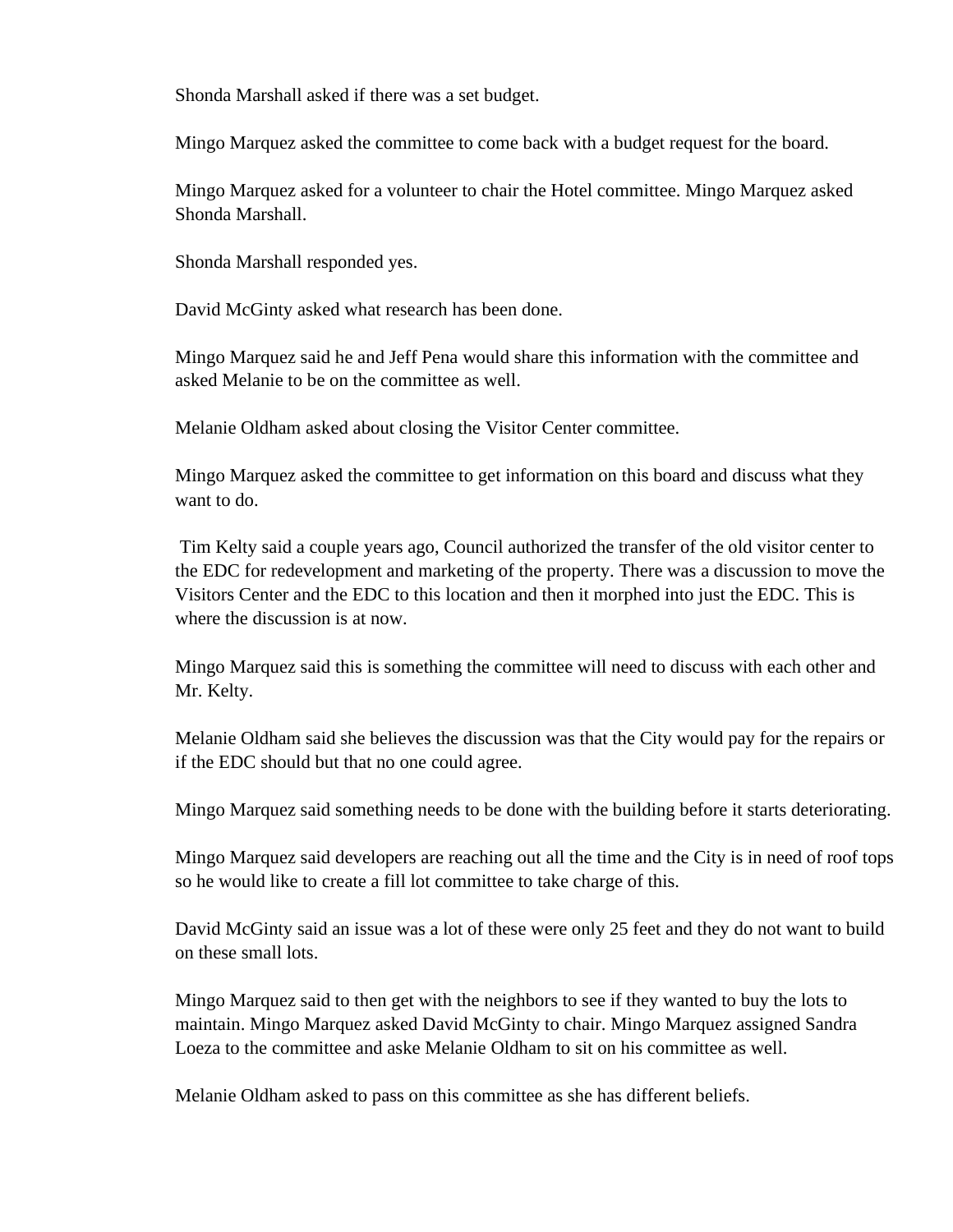Shonda Marshall suggested adding Jeff Pena to the committee.

Mingo Marquez said he feels Jeff Pena is the most qualified with his real estate background.

Jerry Cain suggested adding the same group to multiple subcommittees so they can discuss all items at once.

David McGinty said he would like to get more information and come back to the board before assigning this committee.

Melanie Oldham said she knows the board has decided to wait until June to reevaluate committees but individuals could always step down so that others may have a change to step up.

### **11. Discussion and possible action on Subcommittee Updates Grant Committee:**

Mingo Marquez made a motion to approve the extension of the grant for McBride Funeral Home.

Chris Duncan said the board cannot discuss this item as it is not on the agenda.

#### **Board training:**

Shonda Marshall went over the committee's expense report. Shonda Marshall said the EDC training in Corpus Christi had 62 out of the 65 seats reserved, but Kaytee Ellis was able to reserve the last three for the EDC. The subcommittee felt Kaytee Ellis needs the training as she is in the office and the two remaining seats are for board members. Shonda Marshall said she would like to attend but would suggest adding all board members to the hat and drawing randomly. Shonda Marshall said the training is about \$2000 per person and this would leave \$3000 left in the budget until the end of September.

Melanie Oldham said the last time a training was presented it was to be herself, Jeff Pena, and Sandra Loeza and felt they should be considered first but they budget could be amended to include everyone.

Shonda Marshall said this was for a different training.

Mingo Marquez said the budget is not the issue, there were not enough seats available and he feels like Shonda Marshall should get a seat as she chairs the committee.

David McGinty said he would wait to go until the next class in November.

Shonda Marshall added there is a conference being held at the same location at the same time.

Mingo Marquez said he could wait until November to attend as well.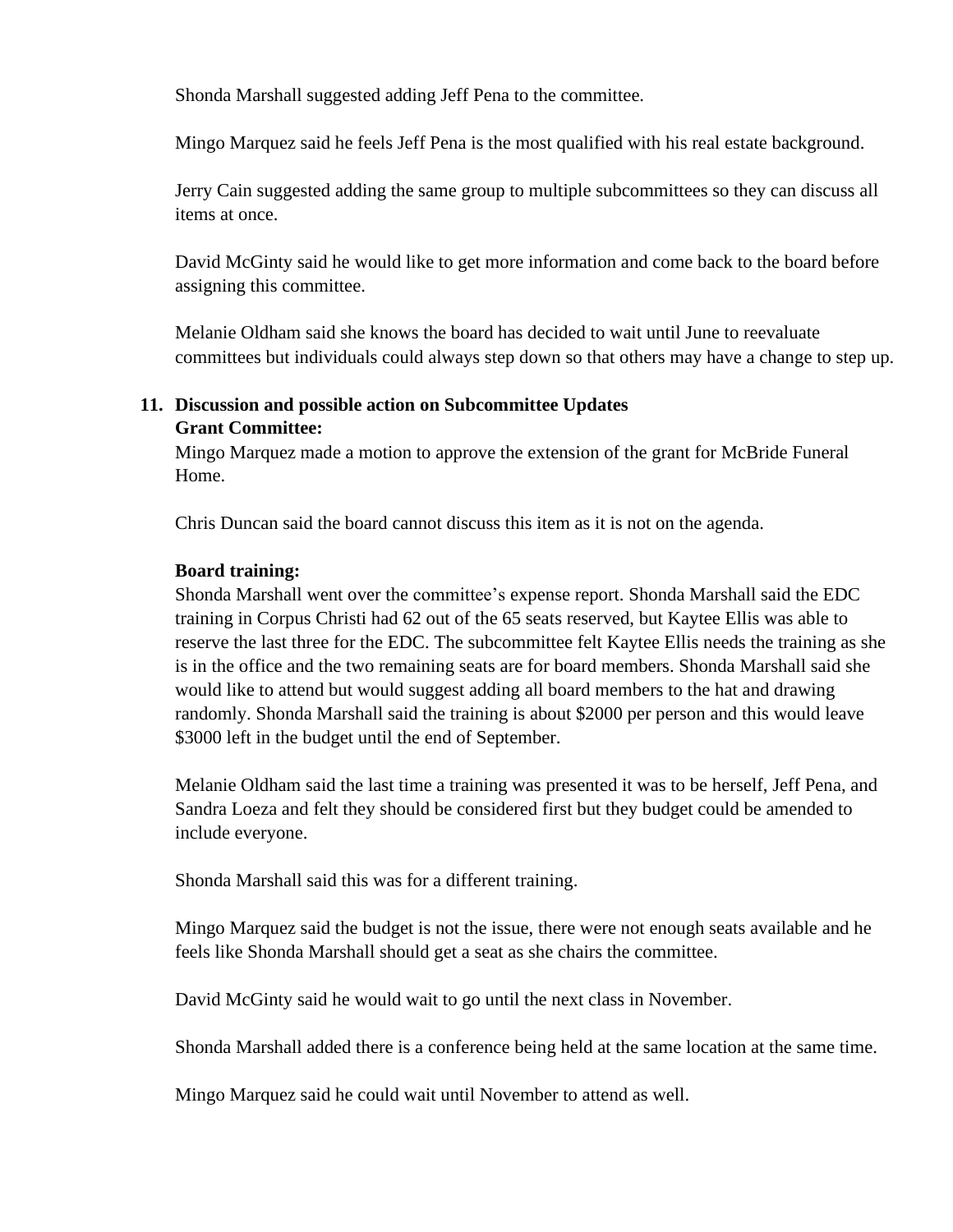Shonda Marshall said she met with Mrs. Roman and the Fire Marshall and they are ready to move forward with a training. The class would be 2 hours one evening during the week. Shonda Marshall suggested the week of June 6<sup>th</sup>.

#### **Mowing:**

David McGinty said the mowing committee could be disbanded.

### **Way Finding:**

David McGinty presented photos of the way finding signs that has been updated. David McGinty said he would need to get approval for the electrical work on the other sign in order to proceed.

### **8.8 Acres:**

Josh Mitchell said he is working with Gensler on their plans, they are getting close and the board should be hearing from them soon.

Melanie Oldham asked if Gensler got copies of the previous studies.

Josh Mitchell said Kaytee Ellis had sent everything.

David McGinty said he met with a scrap metal guy and is waiting on the quote from him to buy it all and remove.

Mingo Marquez asked David McGinty to get quotes for removing shrubs and trees from the property.

# **Marketing:**

Mingo Marquez said he is still meeting with BACODA for the mural project and will have more details later. Mingo Marquez said one thing discussed was they would need a lift for the mural and asked if the City had one they could use or if the EDC could help with the cost of this.

Melanie Oldham asked if there was an update on the Bryan Beach sign. Melanie Oldham said she remembers a budget assigned for a sign at the entrance. There was not an update.

Mingo Marquez said there was a budget of \$2000 assigned to window scaping and \$1000 allocated before that.

# **VI. Board Comments**

### **1. President Mingo Marquez:**

Mingo Marquez said just because a citizen makes a comment, does not mean it is true, Mingo Marquez said Mr. Matamoros made a bunch of comments that were true and that not allowing the citizen to make comments was illegal. Mingo Marquez said this was not true. He called the Attorney Generals office and was told as long as the public is afforded a time to speak.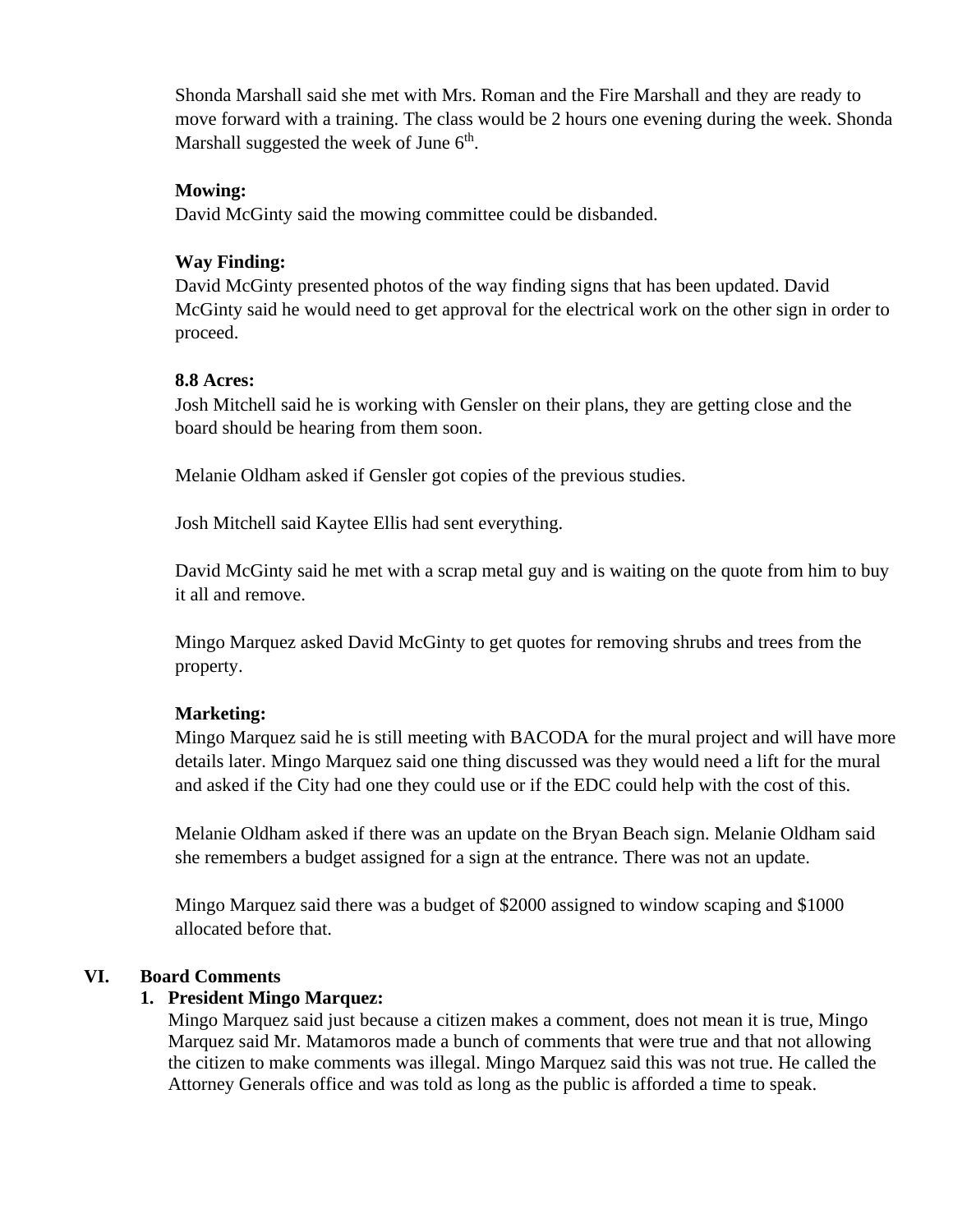Melanie Oldham asked Chris Duncan if this was accurate.

Chris Duncan said this is correct. Chris Duncan said a bad habit has been formed that the public just stands up and speaks but they really need permission from the mayor or president. Chris Duncan said the City or the EDC has the option allow the public to speak on items, but it is not required.

Mingo Marquez said citizen comments are just that, comments, and the board is not obligated to answer questions or speak on their comment.

Melanie Oldham said she likes the way this is done in council and appreciates the opportunity to speak.

David McGinty said a problem here is that the same person could comment on every item for 4 minutes and that gives him 40 minutes to speak on all 10 items.

Mingo Marquez said he appreciates the work everyone is doing.

### **2. Vice President Josh Mitchell:**

Josh Mitchell said he is looking forward to see what Gensler creates and the end goal is not just to have plans but for the plans to lead to action. Josh Mitchell is looking forward to all of the events and the little steps making progress in the City

#### **3. Secretary David McGinty:**

David McGinty said he supports the review of policies and maybe subcommittees. David McGinty said he has received some positive feedback on the City asking for volunteers for boards. David McGinty said he appreciates everyone's hard work especially Kaytee in the office.

### **4. Treasurer Jeff Pena:**

Absent

#### **5. Shonda Marshall:**

Shonda Marshall thanked the board for their time. Shonda said the public is not fully aware of how much work is done. Shonda asked if there was an update on the Annual Financial Report that is filed with the state.

Mingo Marquez asked Kaytee Ellis to look into this.

Shonda Marshall asked for an update on TIRZ as well.

Chris Duncan said someone needs to call and get an update.

Shonda Marshall said she thought Jeff would be getting with him.

Mingo Marquez asked Kaytee Ellis to get this information to Mr. Pena.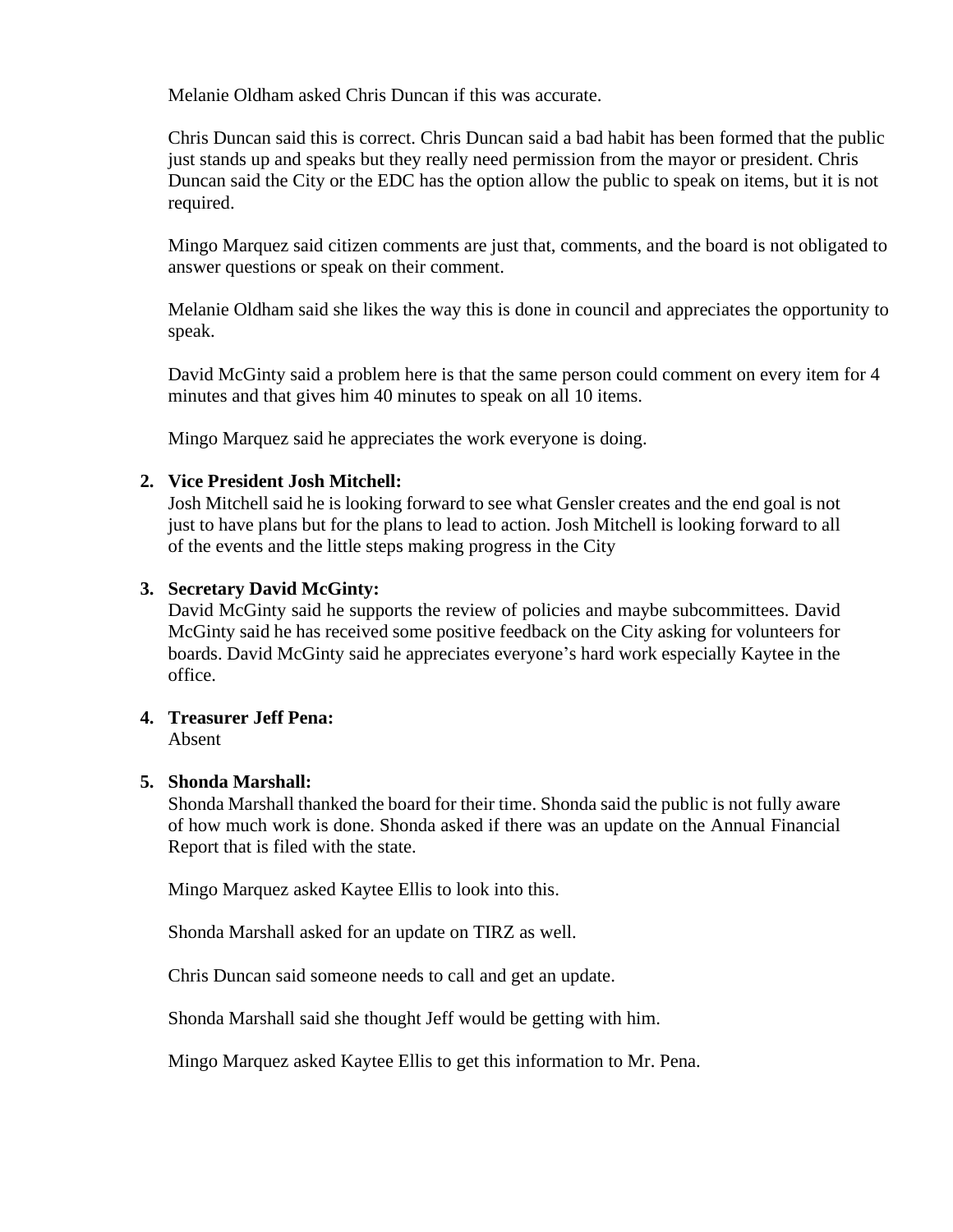Kaytee Ellis said this information has been sent and Jeff Pena said he would be getting a subcommittee to meet with Travis James.

### **6. Melanie Oldham:**

Melanie Oldham said it is good to see the support for business and the events Downtown.

#### **7. Sandra Loeza:**

Absent

#### **VII. Executive Session- Adjourn into Executive Session**

Executive Session Disclosure Statement: The FEDC Board of Directors reserves the right to adjourn into executive session at any time during the course of this meeting to discuss any of the matters listed above, as authorized by the Texas Government Code, Section 551.071 (Consultation with Attorney), 551.072 (Deliberations about Real Property), 551.073 (Deliberations about Gifts and Donations), 551.074 (Personnel Matters), 551.076 (Deliberations about Security Devices) and 551.087 (Economic Development).

It is now 8:45 p.m. and I hereby recess the regular session of the Freeport Economic Development Corporation May 10, 2022 meeting and do hereby convene an executive session, said executive session authorized under the following sections of the Texas 551.071 (Consultation with Attorney.)

#### **In Accordance with the Texas Government Code:**

### **Section 551.087 (Economic and Community Development Matters) 551.074 (Personnel Matters),**

- 1. Discussion on Project 2022A pursuant to Texas Government Code Chapter 551, Section 551.087 (Economic and Community Development Matters)
- 2. Discussion on Project 2022B pursuant to Texas Government Code Chapter 551, Section 551.087 (Economic and Community Development Matters)
- 3. Discussion on Project 2022C pursuant to Texas Government Code Chapter 551, Section 551.087 (Economic and Community Development Matters)
- 4. Discussion on hiring of an EDC Executive Director pursuant to Texas Government Code Chapter 551, Section 551. 074 (Personnel Matters)

#### **Reconvene into Open Session**

#### **Board President's statement:**

It is now 10:15 p.m. and I hereby close the executive session of the Freeport Economic Development Corporation and do hereby reconvene the regular open session.

### **VIII. Discussion and Possible Action**

- **1. Discussion and possible action on Project 2022A**
- **2. Discussion and possible action on Project 2022B**
- **3. Discussion and possible action on Project 2022C**
- **4. Discussion and possible action on EDC Executive Director**